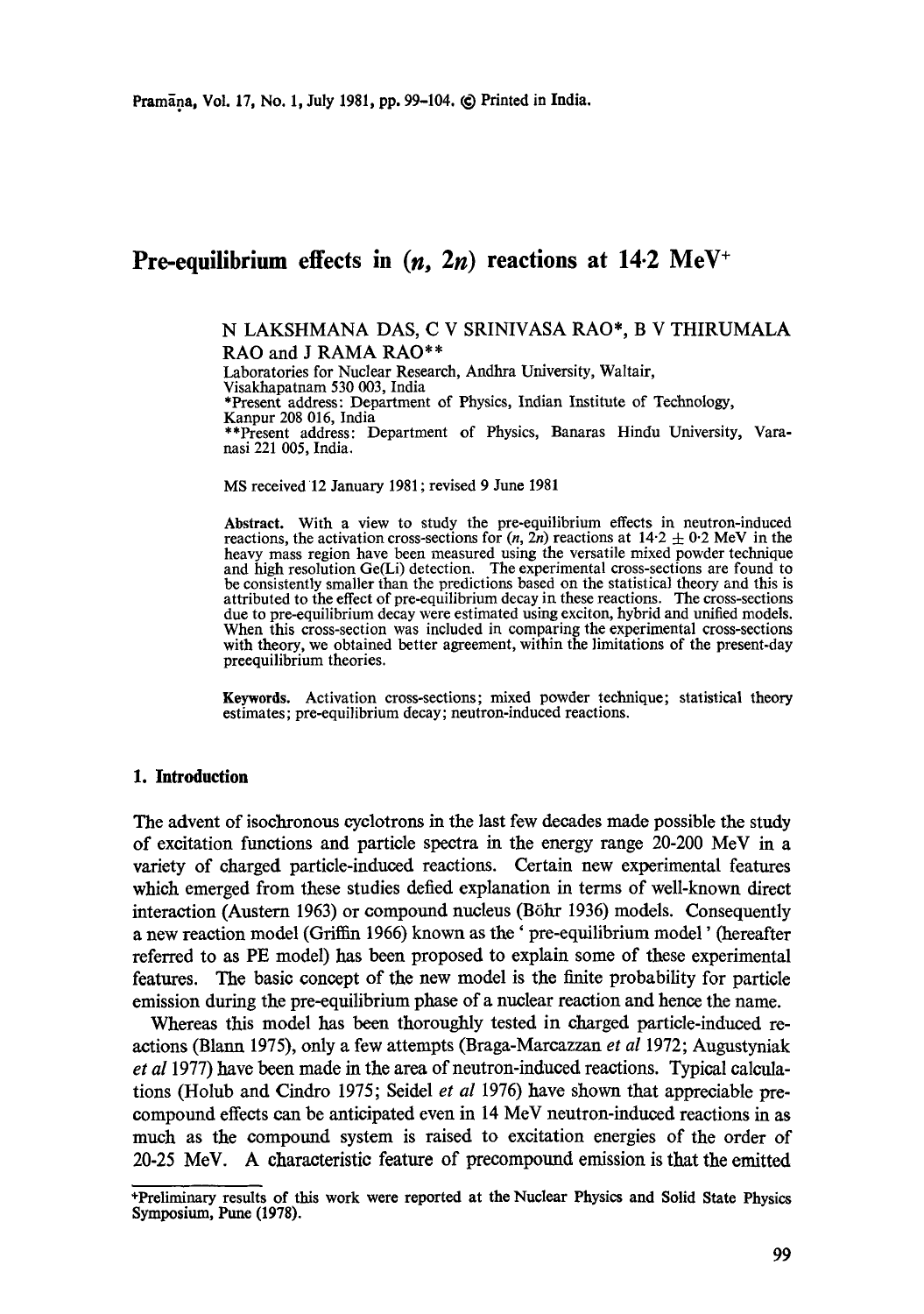nucleons carry away relatively large amounts of excitation energy. In fast neutroninduced reactions, for example, it may happen that after the first neutron emission in the PE phase, the residual nucleus may be left at such low excitation that a second neutron emission is energetically forbidden. This would detract from the  $(n, 2n)$  crosssection. In an activation measurement of  $(n, 2n)$  cross-sections where the product nuclei are identified, the evident result is a considerable decrease in the experimentally measured cross-section as compared to what is expected on the basis of pure evaporation from an equilibrium compound nucleus. This decrease, as pointed out earlier, can be due to the PE contribution. Using the PE models (Blann 1975; Ernst and Rama Rao 1977), the extent of this contribution can be evaluated. When this is included in the cross-section estimated on the basis of pure evaporation and compared with the experimental cross sections, one has to observe a better agreement.

With this end in view, a systematic investigation of  $(n, 2n)$  reaction cross-sections in the heavy mass region, where PE contribution is appreciable, has been undertaken in the present work using the activation method. The versatile mixed powder technique (Venugopala Rao and Fink 1967) and high resolution Ge(Li) detection were used to make precision measurements of the cross-sections.

#### **2. Experimental procedure and results**

#### *2.1 Irradiation and monitor reactions*

The neutron irradiations were carried out at the 600 keV Coekcroft-Walton accelerator of the Andhra University. Thick tritium targets, supplied by Bhabha Atomic Research Centre, Bombay (India), were used to produce 14 MeV neutrons through  $T(d, n)$  a reaction. All the irradiations were performed at 90 $^{\circ}$  to the incident deuteron beam such that the neutrons irradiating the samples had their energy,  $14.2 \pm$ 0.2 MeV. The neutron flux was of the order of *108n/cm2/sec.* The constancy of the flux was monitored by an auxiliary  $BF_3$  counter embedded in a paraffin block. The samples for irradiation were prepared by mixing metallic powder or oxide of the target material of natural isotopic composition and  $> 99.9\%$  pure, (supplied by Koch-Light Labs., E. Merck Co.) with monitor substance in 'speepure' form. The mixed powder was encapsulated in thin-walled  $(< 0.5$  mm thick) perspex discs of 3.3 em in diameter. The thickness of the wafer was 1 or 2 mm in all eases. The following reactions served as monitors:

|                                                                                                                                | 1. <sup>27</sup> Al ( <i>n</i> , <i>a</i> ) <sup>24</sup> Na, $T_{1/2} = 15h$ , $\sigma = 115.5 \pm 3$ mb (Robertson <i>et al</i> 1973) |
|--------------------------------------------------------------------------------------------------------------------------------|-----------------------------------------------------------------------------------------------------------------------------------------|
| 2. <sup>27</sup> Al $(n, p)$ <sup>27</sup> Mg, $T_{1/2} = 9.5$ m, $\sigma = 72 \pm 5$ mb (our value)                           |                                                                                                                                         |
| 3. ${}^{63}Cu(n, 2n) {}^{62}Cu$ , $T_{1/2} = 9.7m$ , $\sigma = 593 \pm 36 mb$ (Qaim 1972)                                      |                                                                                                                                         |
| 4. <sup>65</sup> Cu ( <i>n</i> , 2 <i>n</i> ) <sup>64</sup> Cu, $T_{1/2} = 12 \cdot 7h$ , $\sigma = 926 \pm 60$ mb (Qaim 1972) |                                                                                                                                         |

#### 2.2 *Counting and errors*

The gamma activity of the reaction products was measured using a 35 cc coaxial Ge(Li) detector (FWHM: 4.6 at 1332 keV) in conjunction with a ND 512 channel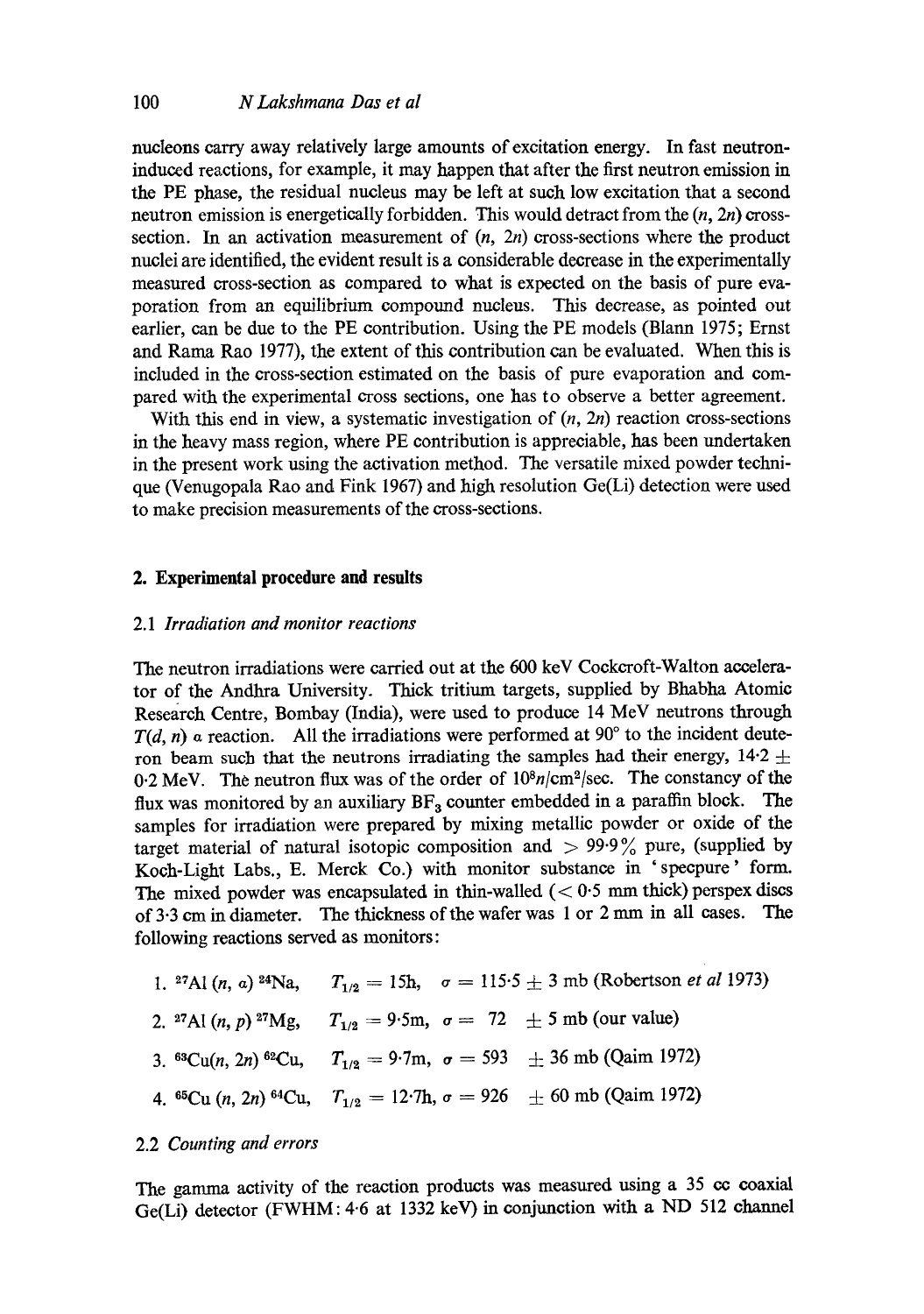analyser system. Areas of the photopeaks of interest were determined with the help of a computer program which corrects for a linear background and makes a Ganssian fitting of the photopeaks. The relative photopeak efficiency of the detector, corrected for self-absorption and scattering of gamma rays within the sample, was calibrated by the simulation technique, using standard radioactive sources,  $^{75}Se$ ,  $^{133}Ba$  and  $^{152}Eu$ . The activation cross-sections for the reaction was evaluated using the standard formula.

The errors in the present cross-section measurements are the root-mean-square errors and are composed of the following: (i) the relative photopeak efficiency of the detector, the error in which was  $\sim 3\%$ , (ii) the error in the determination of the photopeak areas which was the standard deviation in counting statistics, (iii) the errors in weighing and mixing of the samples, duration of bombardment and transport of irradiated samples were negligible. The errors in the monitor cross-sections, half-lives, and absolute gamma ray abundances were not included but the spectroscopic data used are shown in table 1. This is because any revision in the decay schemes and conversion coefficient values permits easy recalculation of the crosssection in future.

## 2.3 *Experimental results*

The cross-sections measured in the present work are presented in table 1 together with the spectroscopic data used in the evaluation of the cross-section. ' $\theta$ ' is the absolute gamma ray abundance in photons per disintegration.

A comparison of the present measurements with those reported in the literature (CINDA 78/79) showed a general agreement with those who employed similar technique, the main emphasis in the present work being on precision and uniformity in measurement.

| Reaction                                 | Decay data of the product<br>nuclide <sup>(a)</sup> |                      |         | Measured<br>cross-section |  |
|------------------------------------------|-----------------------------------------------------|----------------------|---------|---------------------------|--|
|                                          | $T_{1/2}$                                           | $E_{\bm r}$<br>(keV) | θ       | (mb)                      |  |
| $143Nd(n, 2n)$ <sup>141m</sup> Nd        | 62 sec                                              | 756                  | 0.92(b) | $515 + 57$                |  |
| $142Nd(n, 2n)^{141g}Nd$                  | 2.5 <sub>h</sub>                                    | 511                  | 0.06(c) | $1220 + 73$               |  |
| $160 \text{Gd}(n, 2n)$ <sup>159</sup> Gd | h<br>18                                             | 364                  | 0.1     | $1868 + 95$               |  |
| $162$ Er(n, 2n) <sup>161</sup> Er        | $3-2h$                                              | 827                  | 0.61    | $1886 \pm 240$            |  |
| $168Yb(n, 2n)$ <sup>167</sup> Yb         | $17.7 \; m$                                         | 113                  | 0.90    | $1948 + 195$              |  |
| $170Yb(n, 2n)$ <sup>169</sup> Yb         | d<br>32                                             | 198                  | 0.36    | $2037 + 122$              |  |
| $^{176}Hf(n, 2n)^{175}Hf$                | d<br>70                                             | 343                  | 0.85    | $2124 \pm 128$            |  |

Table 1. Experimental  $(n, 2n)$  reaction cross-sections measured in the present work at  $14.2 \pm 0.2$  MeV

<sup>(a)</sup> Taken from Bowman and Mac Murdo (1974), unless otherwise stated.

(b) Lederer and Shirley (1978)

<sup>(c)</sup> Grissom *et al* (1966).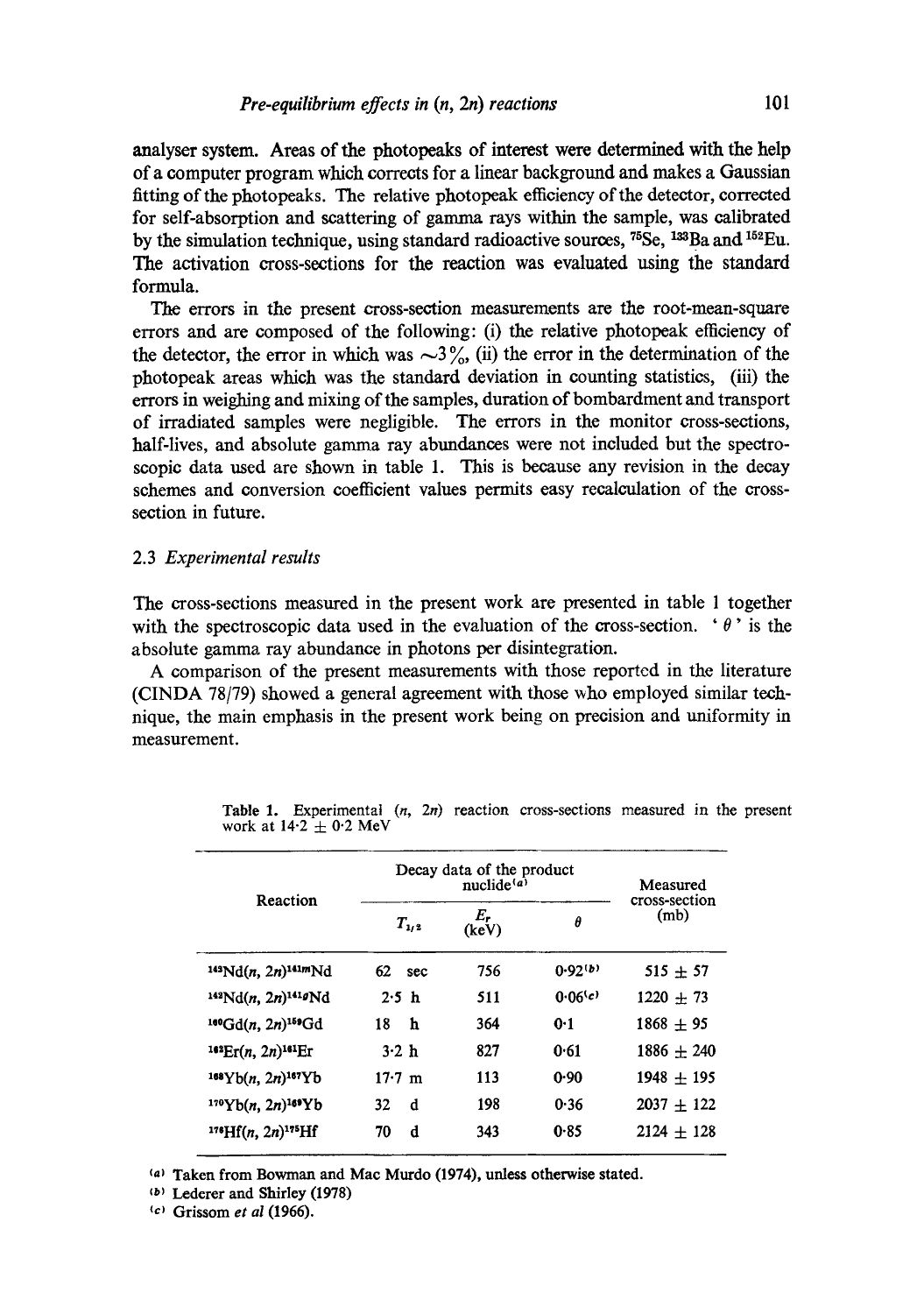#### **3. Comparison of experimental results with theory**

The experimental total  $(n, 2n)$  cross-sections measured in the present work are compared with the theoretical estimates based on statistical theory (Blatt and Weiskopf 1952) and are shown in column 3 of table 3. The statistical model cross-sections are calculated using the inverse cross-sections evaluated using Blann's code ' Overlaid Alice' (Blann 1976). The computations were performed on IRIS 55 computer at ECIL, Hyderabad. The Q-values were taken from Gove and Wapstra (1972). It should be mentioned that the statistical model estimates are sensitive to the choice of the level density parameter. Wide ranging values from A/8 to A/20 have been used by different authors on an empirical basis. To obviate this uncertainty, in the present work, experimentally deduced values of the level density parameter, compiled by Holmes *et al* (1976) have been used.

It can be seen from table 3 that invariably in all cases the experimental crosssections are lower than the theoretical estimates. As mentioned earlier, this diminution can be attributed to the PE effects in  $(n, 2n)$  reactions at 14 MeV. The PE contribution as such, *i.e.,* both the neutrons being emitted in pre-equilibrium **phase**  is also quite unlikely since the available excitation energy is limited and each PE neutron tends to take away a large chunk of the energy. The observed cross-section mainly comes from the compound nucleus evaporation, which, however, is reduced due to competition from the non-compound effects.

Ever since Griffin (1966) propounded the exeiton model, several groups (Harp *et al* 1968, Harp and Miller 1971, Blann 1971, 1972) have concentrated on PE calculations. Blaam proposed the hybrid model and more recently Ernst and Rama Rao (1977) proposed the unified model which bridges the gap of ideological differences between exciton and hybrid models. They have also developed a comprehensive computer code which calculates the PE share of the total reaction cross-section based on the above three models. Using this code, the calculations were performed on an IBM 1130 computer of the Andhra University and the PE contributions in all the reactions were estimated. A two particle--one hole configuration was assumed, thus giving a value of two for the initial exciton number  $(n_0)$ . Table 2 gives the cross-

|          |                                                 | Excitation                            | Cross-section due to PE decay based on |                                     |                                                 |     |
|----------|-------------------------------------------------|---------------------------------------|----------------------------------------|-------------------------------------|-------------------------------------------------|-----|
| Reaction | energy of<br>the<br>compound<br>system<br>(MeV) | Exciton<br>model<br>(m <sub>b</sub> ) | Hybrid<br>model<br>(m <sub>b</sub> )   | Unified<br>exciton<br>model<br>(mb) | Unified<br>hybrid<br>model<br>(m <sub>b</sub> ) |     |
|          | $121Sb(n, 2n)$ <sup>120</sup> Sb                | 20.89                                 | 99                                     | 115                                 | 104                                             | 105 |
|          | $123Sb(n, 2n)$ <sup>122</sup> Sb                | 20.55                                 | 100                                    | 117                                 | 107                                             | 108 |
|          | $142Nd(n, 2n)$ <sup>141</sup> Nd                | 20.25                                 | 102                                    | 121                                 | 111                                             | 112 |
|          | $160 \text{Gd}(n, 2n)$ <sup>159</sup> Gd        | 19.74                                 | 108                                    | 129                                 | 117                                             | 118 |
|          | $162$ Er(n, 2n) <sup>161</sup> Er               | 21.02                                 | 93                                     | 109                                 | 101                                             | 102 |
|          | $188Yb(n, 2n)$ <sup>187</sup> Yb                | 20.98                                 | 92                                     | 109                                 | 100                                             | 101 |
|          | $170Yb(n, 2n)$ <sup>169</sup> Yb                | 20.74                                 | 94                                     | 111                                 | 102                                             | 103 |
|          | $176Hf(n, 2n)$ <sup>175</sup> Hf                | 20.50                                 | 105                                    | 120                                 | 110                                             | 111 |

**Table 2. Cross-sections** due to PE decay in (n, 2n) reactions at 14-2 MeV.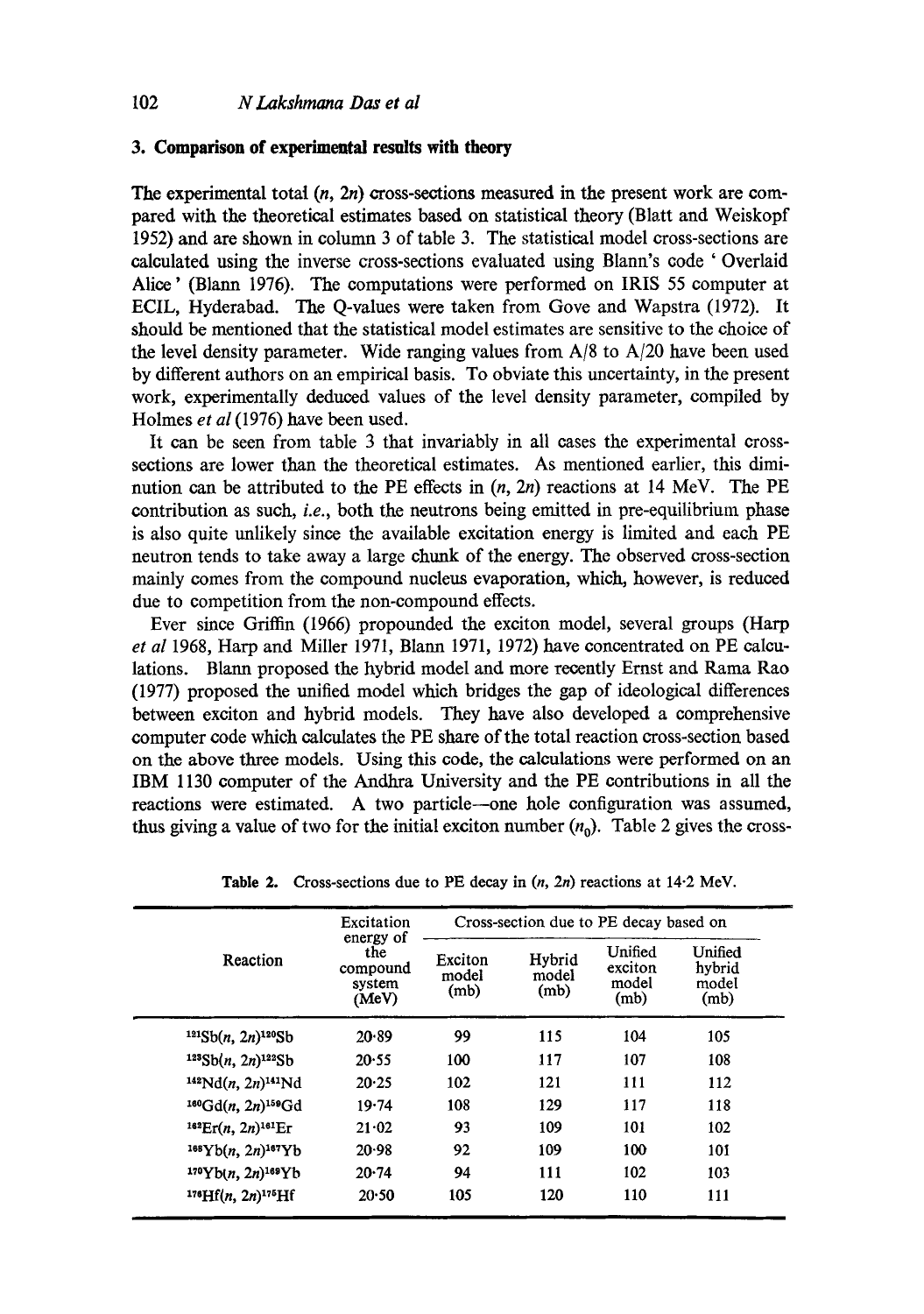section values due to PE decay together with the excitation energies of the compound systems. These cross-sections are obtained by compounding the differential crosssections over and above the threshola energy of the reaction (in the present set of reactions, it is the binding energy of the neutron).

It can be noticed from column 2 of table 2 that the excitation energy of the compound system in all the reactions is more or less the same, being around 20 MeV. As pointed out by Blann (I975), the PE characteristics mainly depend on the nature of the incident particle and the excitation energy of the compound system, irrespective of the details of the target nucleus. Taking the unified exciton model as a typical example, it is dearly observed that the cross-section due to PE decay is more or less constant in this mass region.

The total  $(n, 2n)$  cross-sections measured in the present work are compared with the statistical theory estimates in which the contribution due to PE decay is subtracted, and are given in column 4 of table 3. The PE cross-sections based on the unified exciton model are taken into consideration. It is observed that the agreement between theory and experiment is improved, though a slight deviation still persists. This slight deviation is due to some inherent deficiencies in the PE models: (i) the choice of the initial exciton number is left arbitrary, although the calculated result depends very strongly on it. The selection of a particular value for the initial exciton number is usually guided by the goodness of the fit between theory and experiment in the case of other reactions induced by the same particle. In the case of neutroninduced reactions at 14 MeV such guidance is scarcely available. The value of  $n_0=2$ used in the present calculations is inspired by the proton-induced reactions. (ii) In the present theories, the internal decay rates are derived from free nucleon-nucleon scattering data corrected for the Pauli effect. Also, the Fermi gas or the equidistant spacing models are used in evaluating state densities. Hence the theoretical computations represent only ' nuclear matter calculations' which do not take into account the nuclear structure effects.

Judging from the state-of-art of the present day PE theories, the above agreement between theory and experiment is considered very reasonable.

| Reaction                                     | $\sigma$ expt (mb) | $\sigma$ St. theory<br>(m <sub>b</sub> ) | $\sigma$ theory<br>(m <sub>b</sub> )<br>(PE corrected) |
|----------------------------------------------|--------------------|------------------------------------------|--------------------------------------------------------|
| $121Sb(n, 2n)$ $120Sb$                       | $1599 + 75^{(a)}$  | 1840                                     | 1736                                                   |
| $1235(n, 2n)$ $1225b$                        | $1692 + 85^{(a)}$  | 1861                                     | 1754                                                   |
| $142Nd(n, 2n)$ $141Nd$                       | $1735 + 93$        | 1943                                     | 1832                                                   |
| $^{160}Gd(n, 2n)$ $^{159}Gd$                 | $1868 + 95$        | 2193                                     | 2076                                                   |
| $16^2$ Er( <i>n</i> , 2 <i>n</i> ) $16^1$ Er | $1886 + 240$       | 2167                                     | 2066                                                   |
| $168Yb(n, 2n)$ $167Yb$                       | $1948 + 195$       | 2214                                     | 2114                                                   |
| $170Yb(n, 2n)$ $169Yb$                       | $2037 \pm 122$     | 2246                                     | 2144                                                   |
| $176Hf(n, 2n)$ $175Hf$                       | $2124 + 128$       | 2286                                     | 2176                                                   |
|                                              |                    |                                          |                                                        |

Table 3. Comparison of experimental  $(n, 2n)$  cross-sections with the theoretical estimates.

~a~Lakshmana Das *et al* (1978).